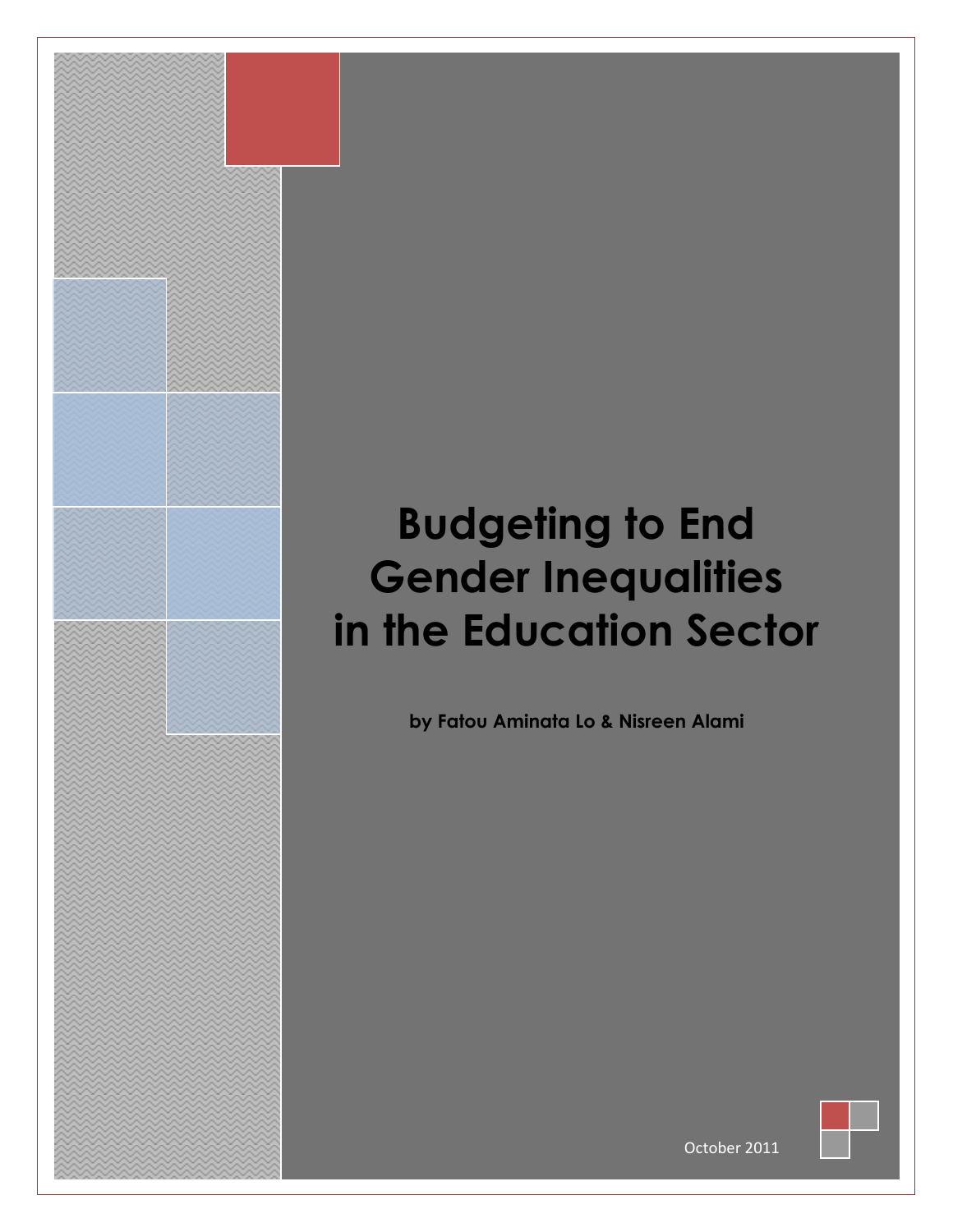Budgeting to End Gender Inequalities in the Education Sector © UN Women, New York, 2011 -National Planning and Budgeting Cluster

The text has not been edited to official publication standards.

Comments and questions should be directed to Fatou Lo [\(fatoulo@unwomen.org\)](mailto:(fatoulo@unwomen.org) or Nisreen Alami [\(nisreen.alami@unwomen.org\)](mailto:(nisreen.alami@unwomen.org)

#### **ACKNOWLEDGEMENTS**

For their comments and contributions to earlier versions on this paper, we thank Matthew Cummins, Social Policy Specialist and Isabel Ortiz, Associate Director of the Policy and Practice Division in UNICEF New York; Reina Ichii, PhD, Lecturer School of Global Studies, RMIT University, and Papa Seck, Policy Specialist (Statistics) at UN Women New York.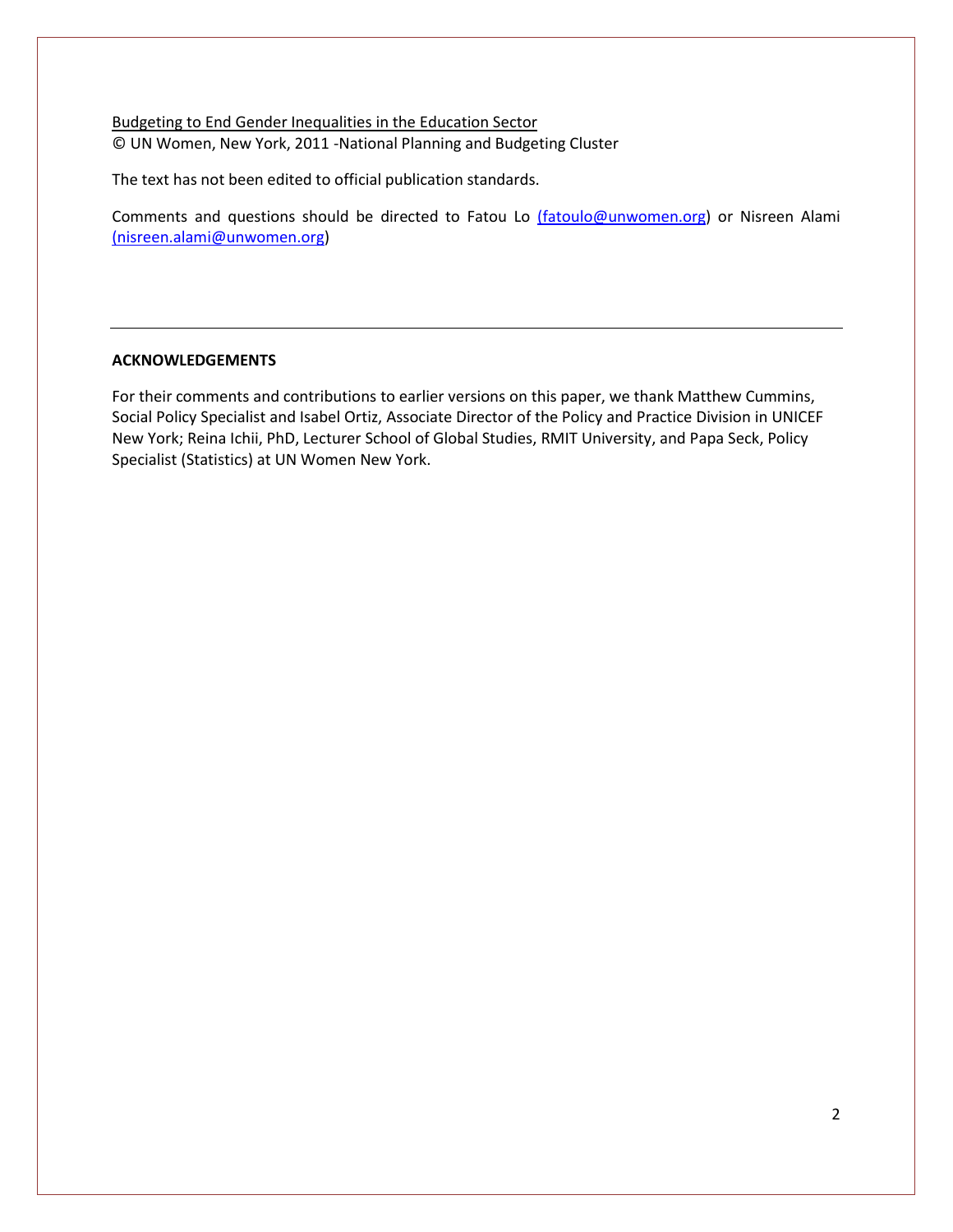# **Contents**

| a)                                                                               |  |  |
|----------------------------------------------------------------------------------|--|--|
| b)                                                                               |  |  |
| $\mathsf{c}$                                                                     |  |  |
| MONITORING AND OVERSIGHT OF EDUCATION SECTOR BUDGETS FROM A GENDER PERSPECTIVE:8 |  |  |
| $\blacktriangleright$                                                            |  |  |
| ➤                                                                                |  |  |
| ↘                                                                                |  |  |
| ➤                                                                                |  |  |
| ⋗                                                                                |  |  |
| ➤                                                                                |  |  |
|                                                                                  |  |  |
|                                                                                  |  |  |
|                                                                                  |  |  |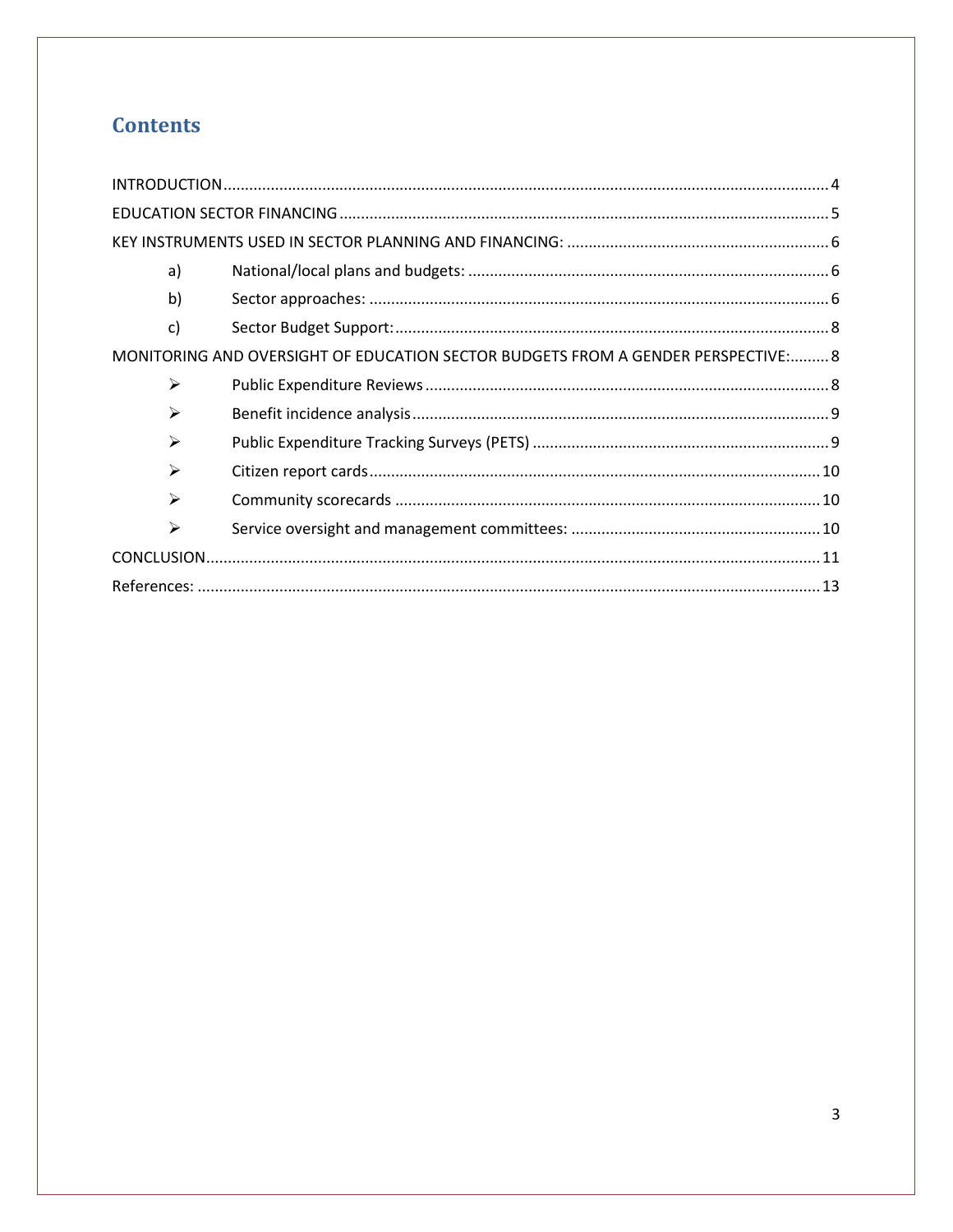# <span id="page-3-0"></span>**INTRODUCTION**

Access to education is a basic human right enshrined in a number of international, regional and national agreements. In recent years, the momentum created by gender equality commitments, the Millennium Development Goals (MDGs) and the Education for All (EFA) agenda set off significant progress towards achieving universal primary education and improving educational opportunities for girls and women at all levels<sup>1</sup> and in all fields of study. According to the Human Development Report 2010, enrolments have increased faster for girls than for boys over the past few decades and both primary and secondary school completion rates have improved more rapidly for girls<sup>2</sup>.

Yet too many girls and women are still unable to enroll and/or complete schooling. Worldwide, for every 100 boys out-of-school there are 122 girls. In some countries this gap is even wider: for example, in Yemen for every 100 boys out of school there are 270 girls, in Iraq 316 girls, in India 426 girls, and in Benin 257 girls (UNESCO, 2007). The ten year review of the implementation of the Beijing Platform for Action pointed that of the 104 million children in school age that are out of school, 75% are in Africa and 57% are girls. Gender inequalities in the education sector are concentrated in more vulnerable communities. Performance regarding education outcomes is significantly lower in urban slums, rural areas, in poverty stricken communities, among excluded groups (castes, ethnic and linguistic minorities, the disabled), in conflict and fragile countries.

The experience of girls in schools also deserves attention. Where progress in enrolment has been made, "the low quality of the education provided can reduce the benefits of education and training for women and girls, and prevent educational gains to translate into equal access to full employment and decent work" (UNIFEM, MDG Brief, 2010). Early marriage, early pregnancies, harassment and violence on the way to school or within classrooms tend to reverse retention rates, performance level and transition rates (from one school level to another). Effective responses to gender inequalities in the education sector need to address these factors.

Over the years, numerous measures have shown effective results in increasing school enrollment and completion rates for girls. These measures include targeted interventions such as: removing user fees and providing cash incentives, introducing students' uniforms and school feeding programmes, revising curricula and textbooks that perpetuate gender stereotypes, providing toilets for girls, increasing the number of female teachers, improving gender responsive monitoring systems through collection of sexdisaggregated data at local level.

It has also become evident that achieving positive gender equality outcomes in the education sector requires attention to indirect causes of lower enrollment and retention rates of girls in schools. For example, the burden of the care work which is disproportionately borne by women and girls constitutes a recognized factor for keeping girls out of school or affecting their performance in school. This

1 Early childhood education, primary, secondary and tertiary education, adult literacy, vocational training etc; evidence suggests that among all levels of education, secondary education has the greatest pay off for women's empowerment (Birsdall et al, 2004). Completion of secondary education has been correlated with decreases in early marriage and early childbearing.

 $\overline{\phantom{a}}$ 

2 In some countries, gender gaps in the education sector have been reversed for instance in Moldova boys are disfavored at tertiary level and in vocational training, however the focus of this paper is on the majority of cases where gender disparities mostly affect girls.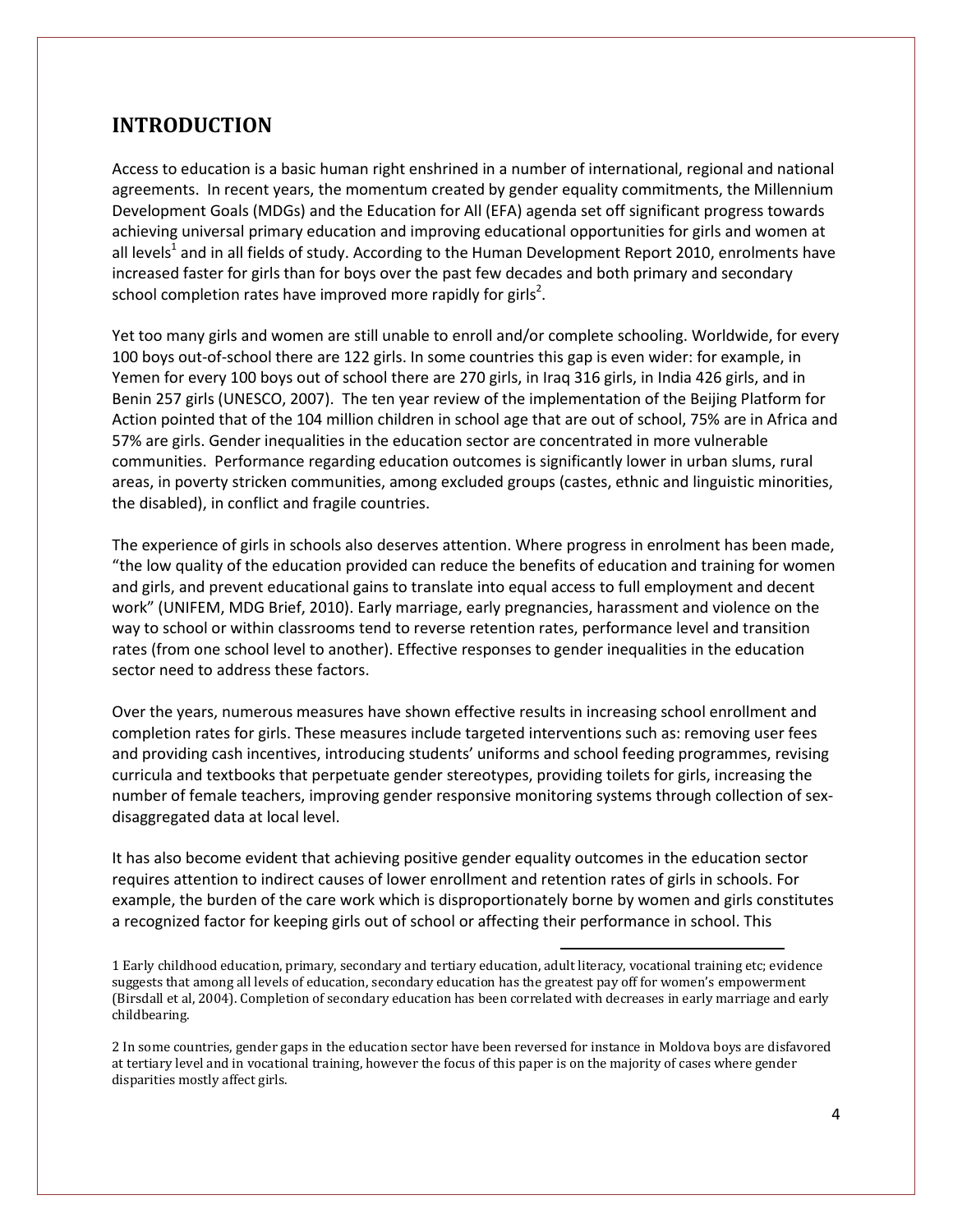recognition calls for better response to gender equality concerns in the design of interventions in infrastructure, transportation, water and sanitation.

For the most part, government responses to the demands for achieving gender equitable outcomes in the education sector are within the remit of ministries of education. Planning, budgeting and monitoring processes whether at the sector or the programme level are therefore key instruments for identifying sector priorities and ensuring that the necessary interventions, resources, and measures are implemented. These interventions have to be evidence-based and context specific since data on national averages often disguise huge intra regional disparities. The effective integration of a gender perspective in sectoral interventions is predicated on:

- 1) Identifying adequate programmes and interventions and matching them with sex-disaggregated targets, performance indicators and consequent budget allocations.
- 2) Adopting a two track approach for designing and financing interventions:
	- $\triangleright$  First, apply gender analysis and identify clear measures that ensure equitable outcomes;
	- $\triangleright$  Second, address gender specific challenges to improve female enrollment, retention and completion rates.

# <span id="page-4-0"></span>**EDUCATION SECTOR FINANCING**

The education sector is the 3<sup>rd</sup> largest funded sector after economic infrastructure and health<sup>3</sup>. Education expenditure represents 7% to 28% of total government spending in most countries (UNESCO, 2011). But in light of the existing gender gaps in education outcomes, there are questions about the effectiveness and distribution of benefit from those expenditures.

In addition to government spending, official development assistance (ODA) makes up a significant contribution to the achievement of education goals. In 2009, aid commitments for the education sector amounted to USD 9.5 billion representing 16.8% of aid provided by the development assistance committee (DAC). In Sub-Saharan Africa, 5.6% of total public education resources were provided by ODA in 2008 with wide variations across countries that could be attributed to many different factors including countries competing priorities or policy choices. In Liberia, 72% of the education expenditure is provided through ODA (2008 figures). Similarly, in Guinea, Mali, Rwanda and Zambia, ODA accounted for approximately 50% of their public education resources in 2008 (OECD, 2009).

Following the two track categorization of ODA used in the OECD Gender Policy Marker<sup>4</sup>, out of the 2009 bilateral aid to the education sector 7% was tagged as principally contributing to gender equality and 39% was tagged as significantly contributing to gender equality while the rest was deemed gender neutral. Initiatives identified as principally contributing to gender equality include "setting up girlfriendly school" (dormitories, equipping girls' boarding schools), offering scholarships for girls for

 $\overline{\phantom{a}}$ 

 $3$ figures retrieved from OECD statistics, June 2011 [http://www.oecd.org/document/39/0,3746,en\\_2649\\_201185\\_46462759\\_1\\_1\\_1\\_1,00.html](http://www.oecd.org/document/39/0,3746,en_2649_201185_46462759_1_1_1_1,00.html)

4 The OECD Gender Policy Marker tracks Aid in Support of Gender Equality and Women's Empowerment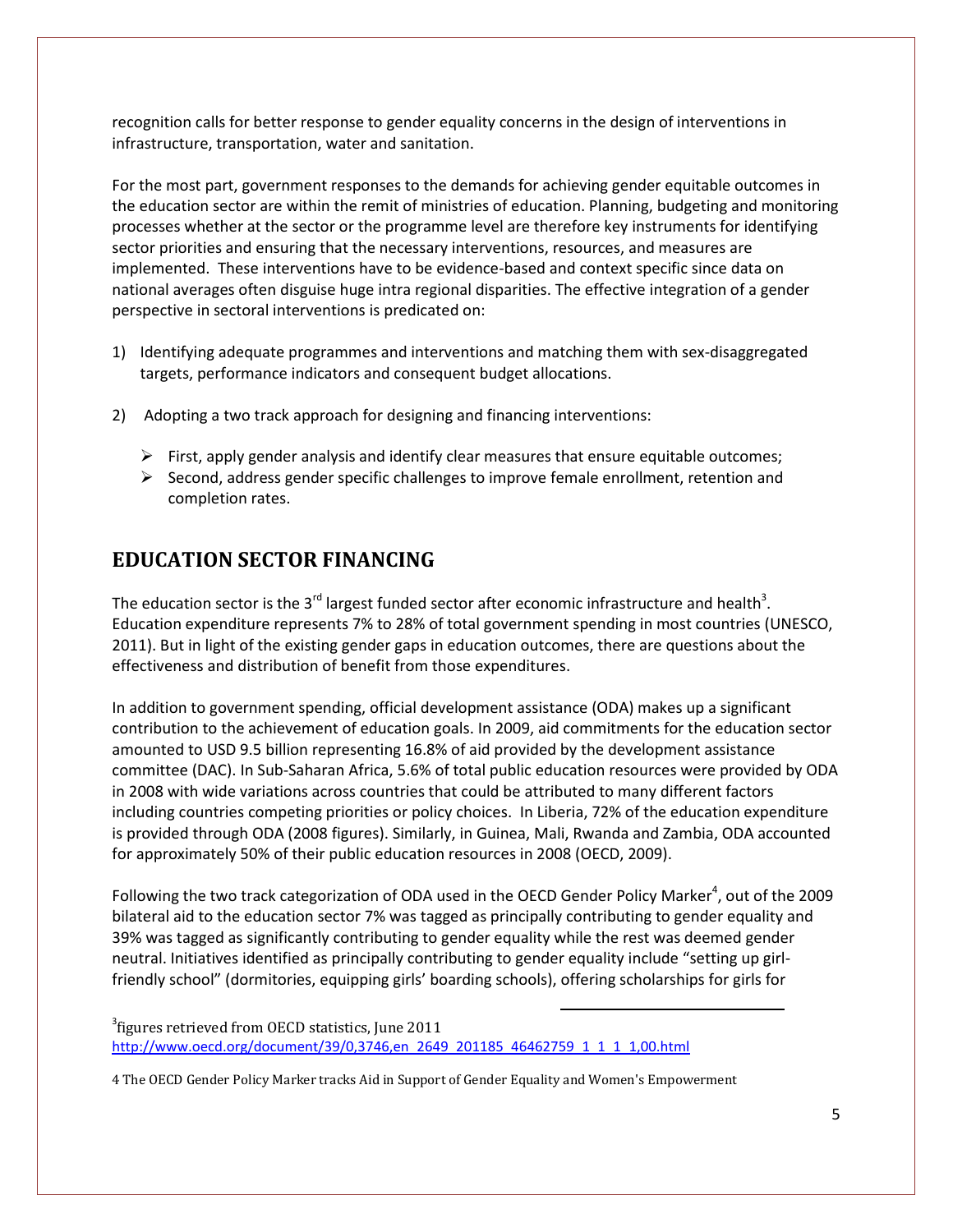enrolment in secondary schools or vocational training programmes, offering vocational training for women aimed at self-employment, and running school feeding programmes. Interventions cited as significantly contributing to gender equality include programmes with measures to ensure gender equitable outcomes (analysis of OECD CRS 2009 figures).

# <span id="page-5-0"></span>**KEY INSTRUMENTS USED IN SECTOR PLANNING AND FINANCING:**

Improving the response to gender inequality in the education sector requires an understanding of the financing (whether from domestic resources or through aid) as well as the instruments that guide the sector planning and monitor performance.

<span id="page-5-1"></span>Below is an account of three key instruments used in sector planning and financing and entry points to address gender disparities through these instruments:

# a) **National/local plans and budgets:**

Sector ministries prepare their annual plans and budgets upon request from Ministries of Finance and according to a set of guidelines and considerations including budget envelopes and ceilings. Those plans are aimed to identify sector level interventions in order to achieve the overall national development strategies (NDS) and vision over a number of years. NDSs usually include performance targets related to the education sector which are often aligned to the MDG targets. Ministries of Education are typically responsible for implementing, funding and overseeing primary and secondary education; in some countries this may also include the responsibility for early childhood education or vocational *education. In other countries these functions* may be coordinated by other ministries or managed outside government through churches, community groups and the private sector.

Decentralization policies also have implications to what sector ministries are responsible for at central level and what responsibilities and resources are decentralized to local government. The respective roles of sub national entities in developing or executing education plans, programmes and budgets vary across countries according to the devolved competencies and resource flows. In Rwanda, central government has been progressively transferring the education budget to the districts who are assigned the responsibility for service delivery and oversight of schools. Since 2005, amounts transferred directly to the decentralized level for service delivery have grown rapidly reaching 44% of the total education budget in 2008. In executing those funds, districts are required to develop a District Education Plan indicating their priorities and targets in the education sector.

## b) **Sector approaches:**

<span id="page-5-2"></span>In the context of the aid effectiveness agenda, ODA towards social sectors is increasingly channeled through sector wide approaches (SWAps). Education sector SWAps enable development partners at the country level to work jointly with national governments to review education sector plans and priorities, as a basis for pooling support through a sector budget or a general budget support process" (UNESCO, 2007). And while the nature of development partners' involvement in the design and financing of sector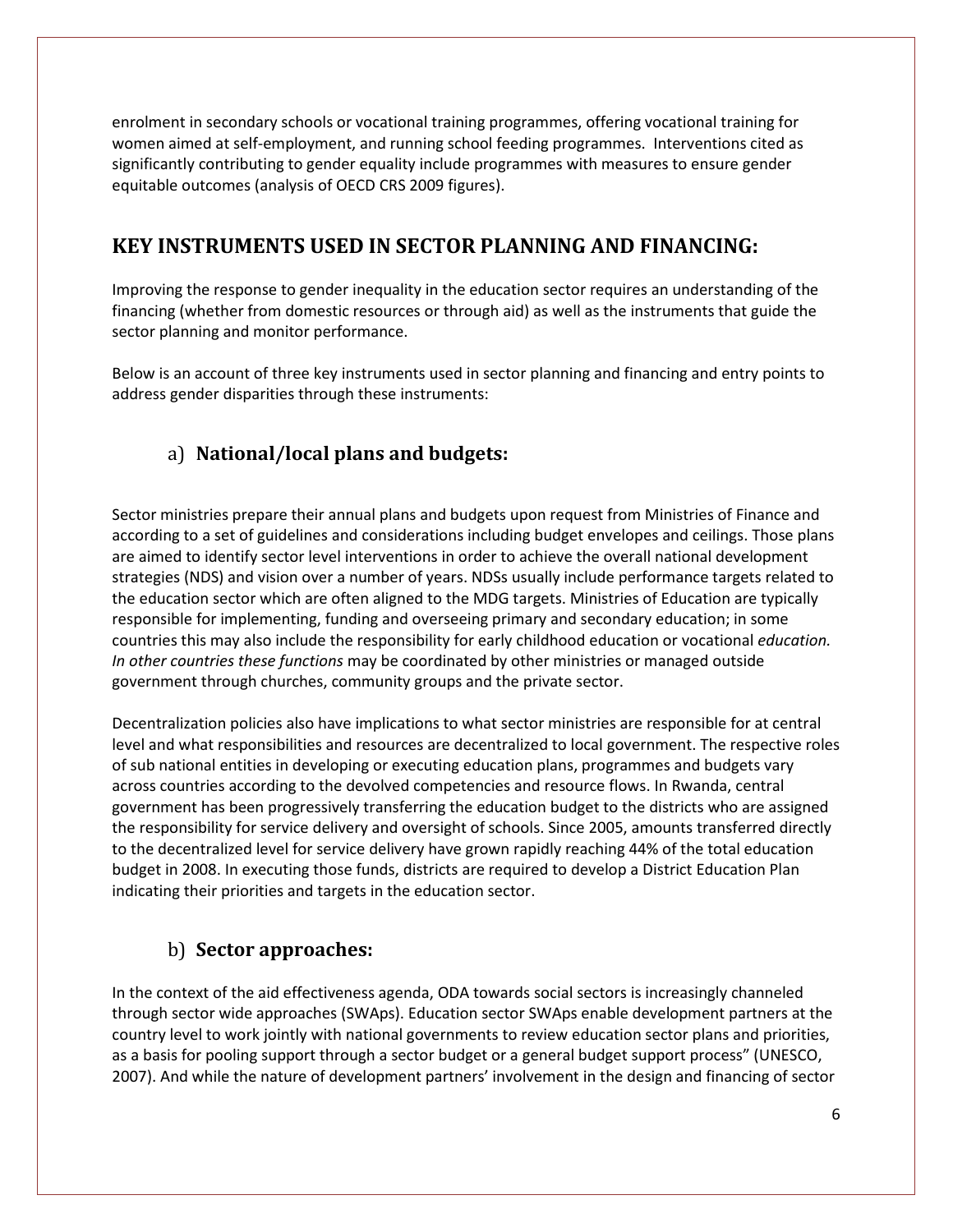priorities can vary, this modality ensures partnership between donors and national government in ensuring effectiveness in achieving the development results in the sector.

A sector wide programme may be aimed at supporting the whole education system, while another SWAp may be focused on primary education as a sub-sector. Alternatively, some sector-wide programmes may be targeted to a single district or province. (New Zealand AID Programme Tools, "what

is a SWAp"? accessed March 2011). Regardless of the scope of the sector wide programme, it is important is to ensure that gender equality concerns are adequately captured and reflected in the programme design, activities, budget, and performance indicators and monitoring and evaluation reviews. A UNICEF study analyzing education SWAps in Bangladesh, Nepal and Sri Lanka found a correlation between gender sensitive outcomes of the SWAps and measures introduced to enhance equity and inclusion in the education sector (UNICEF, 2007).

In Uganda, the education sector SWAp has incorporated measures to ensure better response to priorities for girls' education. This included activities and financial resources towards the revision of school curriculum to remove gender stereotypes and construction of separate toilet facilities for boys and girls in 92% of primary level schools as of 2009 (UNIFEM, 2010).

#### **DEVELOPING NATIONAL CAPACITY FOR GENDER RESPONSIVE SECTOR PLANNING AND BUDGETING:**

With a vast majority of governments spending between 7% and 28% of their budget for the education sector, it is important to ensure that education sector plans effectively integrate gender equality concerns. UN Women is supporting governments' efforts to integrate a gender perspective in national development plans, sector policies, budgets and performance monitoring frameworks.

In Ecuador, UN Women has provided training and technical assistance to planning and budgeting officers in the Ministry of Education for the 2009 budget cycle. As a result, gender was mainstreamed in all investment projects of the ministry and monitoring frameworks. The ministry also allocated 6.3% of the budget to eliminate violence against women and tagged those resources to address violence and sexual harassment faced by girls in schools. In Morocco, partnerships with the Department of Vocational Training in the Ministry of Employment (ME) and the Department of Literacy and Non-Formal Education in the Ministry of Education have contributed to strengthening capacity with regard to gender responsive programming, budgeting and monitoring, thereby complementing other initiatives to achieve positive outcomes in the education sector (UNIFEM Evaluation of GRB programmes). In Nepal, the introduction of GRB work has led to the establishment of a gender-sensitive budget tracking system which showed that for the year 2009, 24% of the country's education sector budget directly contributed to addressing gender equality priorities and more than half of the sector budget was allocated in ways indirectly responsive to women's needs as of 2009 (Agrawal, 2009 cited in UNIFEM Knowledge briefs on GRB and Aid Effectiveness, 2010). Such efforts

need to be echoed by governments and development partners.

There are examples of sector programmes that are geared primarily to address gender specific gaps in the education sector. Rwanda's Enhancing Girls' Right to Education through a Sector-Wide Approach aims to increase the enrolment, retention and achievement rates of girls by supporting the Government of Rwanda in building partnerships for girls' education. This initiative supported by UNICEF has led to significant increases in universal primary enrolment, with slightly more girls than boys now accessing primary education and to the establishment of policy frameworks and a budget for girls' education (UNICEF, 2009).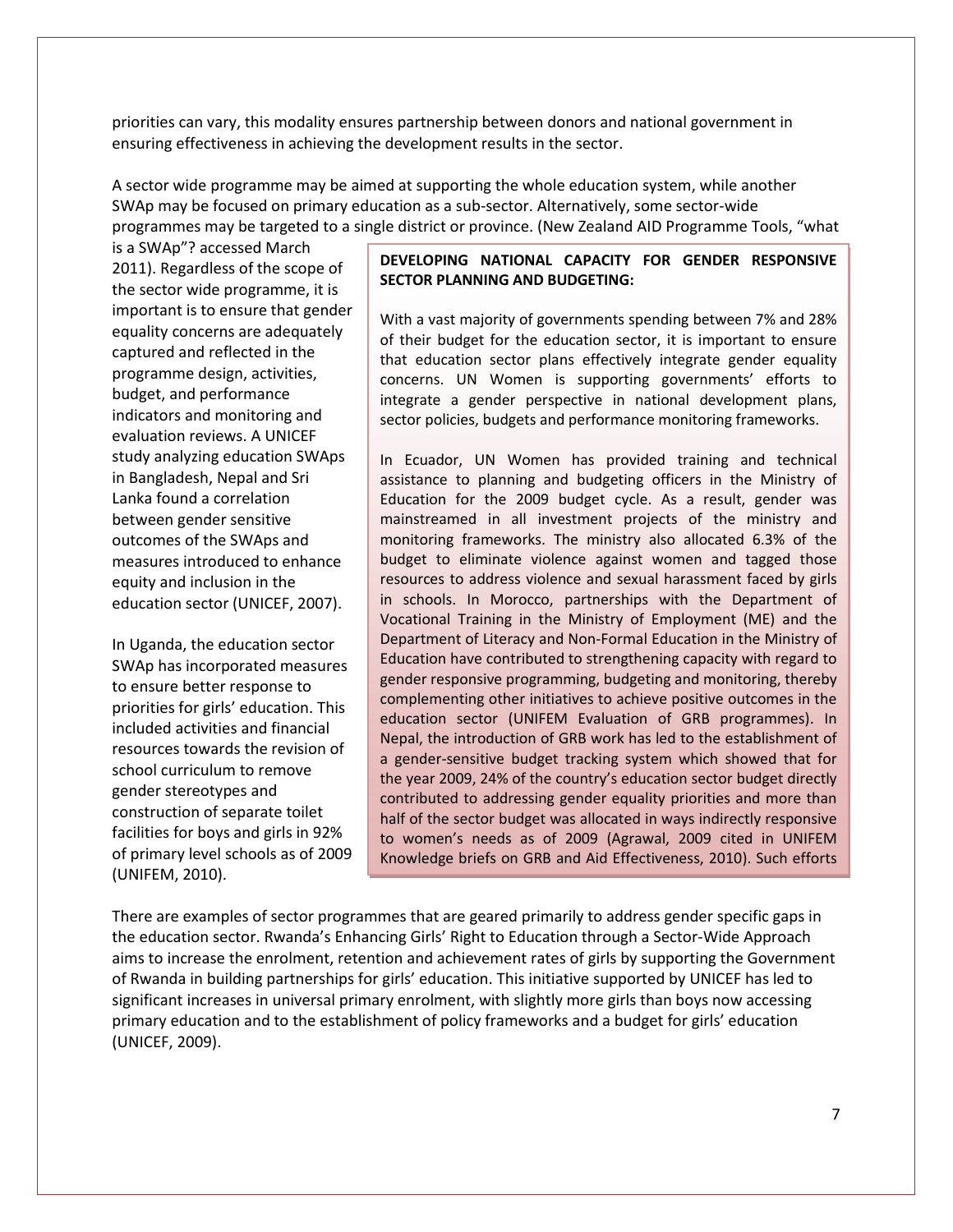# c) **Sector Budget Support:**

<span id="page-7-0"></span>Under this modality, donors provide direct budget support to the budget of the ministry of education towards its sector priorities and targets. This financing support then gets allocated towards service delivery entities through earmarked transfers to districts along with other domestic resources for the sector (ODI, 2009). The probability that this support is gender responsive is determined by the capacity of Ministries of Education to mainstream gender into their programmes and budgets, and the extent to which performance relating to addressing gender inequalities in the sector is included within the accountability frameworks agreed between development partners and the national government.

# <span id="page-7-1"></span>**MONITORING AND OVERSIGHT OF EDUCATION SECTOR BUDGETS FROM A GENDER PERSPECTIVE:**

A number of tools used by governments, multilateral institutions and non-governmental organizations can provide valuable data on the extent to which public spending and ODA respond to the requirements of addressing gender gaps in the education sector. These tools present gender advocates and policy makers with important evidence for correcting policies and introducing necessary measures to improve the quality of investment and achieve equitable development outcomes. They serve to promote good governance, accountability and transparency. The following section points to some of these tools and how they have been used or can be used to address gender disparities in the education sector. Ultimately, they all have the potential to shed light to a wide range of issues including on how education sector spending addresses or fail to address gender equality priorities and they can trigger changes in policy choices and budget allocations; some of these tools have been successfully used for that purpose.

# <span id="page-7-2"></span>**Public Expenditure Reviews**

Public Expenditure Reviews (PERs) are core diagnostic studies prepared to help countries establish effective and transparent mechanisms to allocate and use available public resources in a way that promotes economic growth and helps in reducing poverty (World Bank, 2011).

In Cambodia, the 2003 public expenditure review included a gender –disaggregated benefit incidence analysis. Results of this exercise combined with household survey data allowed Cambodia to identify appropriate priorities for resource allocations and ways to manage expenditures more effectively. For instance in the education sector, scholarships schemes were introduced along with rural road construction programmes to cut down the distance to schools which prevented many girls from attending schools and the building of sanitary blocks for girls (World Bank, 2003).

The Human Development Network of the World Bank has formulated guidance notes for carrying out PERs that provide information on issues such as efficiency and equity5. Another study by the Bank's

l

<sup>5</sup> <http://siteresources.worldbank.org/EXTPERGUIDE/Resources/PER-Complete.pdf>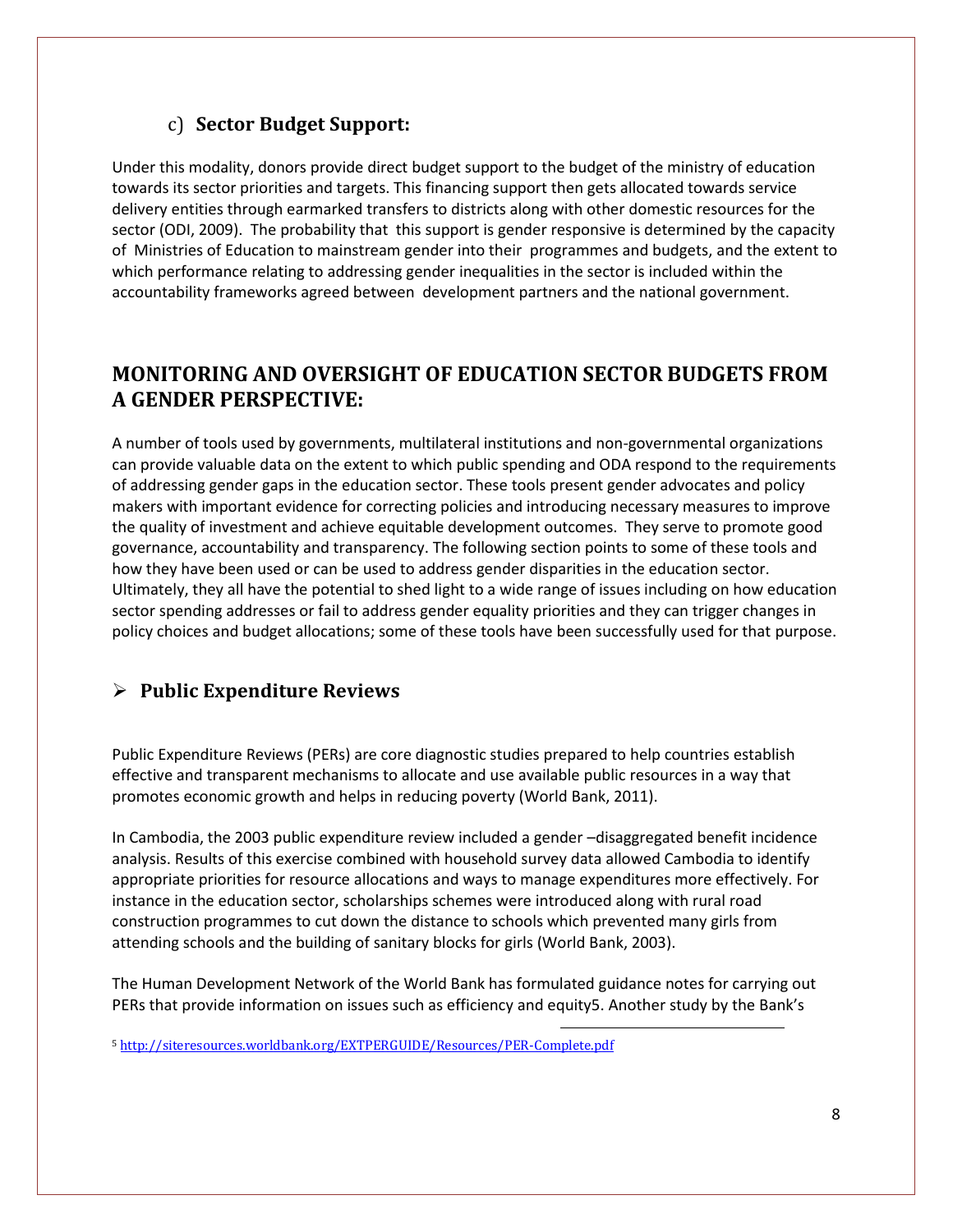Poverty Reduction and Economic Management Network offers guidance to improve gender targeting of public expenditures. The guidance note focuses on two stages of the public expenditure review process: preparation of concept notes outlining the key analytical issues to be addressed in the PER and preparation of terms of reference (ToRs) for gender analysis of sector expenditure reviews (World Bank, 2009).

## <span id="page-8-0"></span>**Benefit incidence analysis<sup>6</sup>**

Benefit incidence analysis is a standard tool for public expenditure analysis that describes the distributional consequences of public spending. It asks who benefits from public expenditures in a given sector (GTZ, 2006). Data generated through such exercises can inform public policies, government expenditures and be used to foster an equitable allocation of public resources.

In Kenya, a benefit incidence analysis of the education sector revealed that boys and girls seem to benefit equally from primary education spending; however there are differences in spending on secondary and tertiary education where girls gain respectively 47% and 38% of public expenditures (GTZ, 2009) (this means that of course less girls make it to these higher education levels). The study also pointed to distributional differences with poorer households laying claim to a large and growing share of primary school spending, gaining much less from secondary schooling spending and getting little from tertiary spending. This finding is significant in light of evidence suggesting that inadequate expenditures of public funds on primary education tend to increase the inequality in the distribution of income hence lower participation of vulnerable groups (Woodhall, 1987, cited in UNICEF 2007).

## <span id="page-8-1"></span>**Public Expenditure Tracking Surveys (PETS)**

PETS seek to answer two main questions. The first question "**Do public funds and material resources end up where they were supposed to?**" is referred to as the diagnostic part of a PETS. It consists in identifying the actual flows of public funds in a program or a sector and establishes to what extent public funds and other resources reach the service providers. A discrepancy between the amount of funds disbursed from the central level and the amount of funds received by the service provider is referred to as leakage. The second question "**Why are funds diverted**?" is referred to as the analytic part of a PETS, where the aim is to explain why leakage is observed. Why is there more leakage in some districts than others? Why do some schools receive more of their entitlements than other schools? By studying variation in characteristics between different parts of the administrative structures and different service providers, a PETS may contribute with knowledge about how to reduce leakage and improve the performance of the system.

Although PETS have been largely used by donor agencies to track public funds, recently expenditure tracking is being adopted by civil society organizations to enhance accountability and responsiveness of

 $\overline{\phantom{a}}$ 

 $^6$ Some scholars point to the limitations of benefit incidence analysis which they see as a purely descriptive analysis of the existing distribution of public expenditures. In their view, demand analysis is what would allow us to go beyond descriptions to analyze by gender the impacts of specific forms of public specific policies (Glick and al).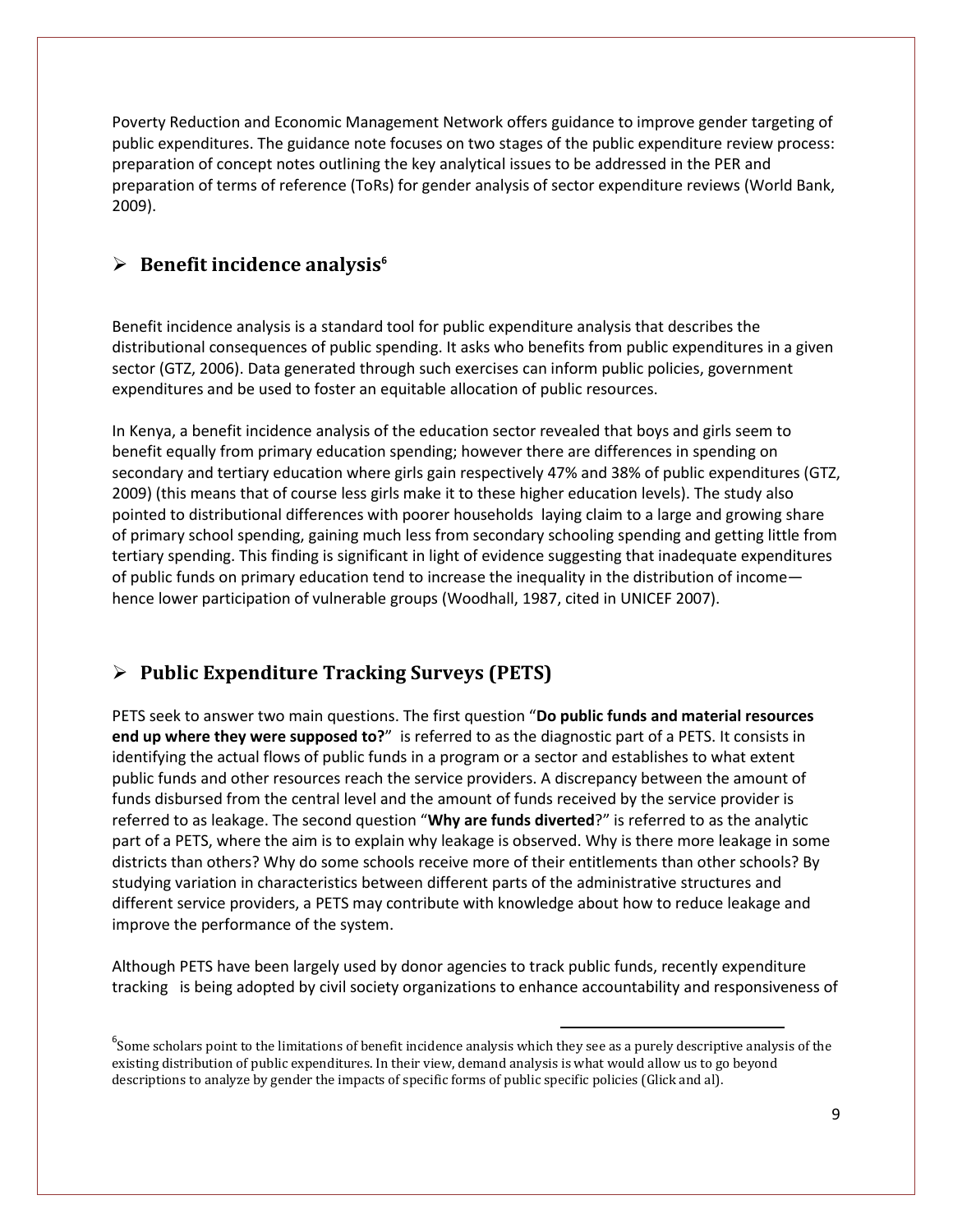local governments to citizen's demands<sup>7</sup>. PETS are increasingly used at the district level, to monitor budget flows from local government to service delivery agents (Sundert, G, 2008 and Graaf, n.d. cited in UNIFEM unpublished paper, 2009).

There is a scarcity of examples of gender-aware public expenditure tracking surveys however scholars have attempted to provide guidance on what such exercise would entail. They explain that a genderaware public expenditure tracking survey would need to go beyond the questions asked by PETS to ask who (males/females) within the service unit benefit. It could also check whether resources for items that are especially targeted to one sex reach the units, for example money for building toilets for women and girls. A gender-aware PETS needs to make sure that both women and men are interviewed and that collected data are presented and analyzed in a sex-disaggregated manner.

### <span id="page-9-0"></span>**Citizen report cards**

Citizen report cards are a participatory survey that seeks feedback from users of public services on the performance of such services. It is thus a form of beneficiary assessment. It combines qualitative and quantitative methods to collect useful demand side data that can help improve the performance of public services. Citizen report cards often go beyond being just a data collection exercise to being an instrument to exact public accountability through the extensive media coverage and civil society advocacy that accompanies the process (Sohal, 2005; World Bank, 2004). A Citizen Report Card provides information on issues such as: availability of services, satisfaction with services, reliability/quality of services and the indicators to measure these, responsiveness of service providers, hidden costs – corruption and support systems, willingness to pay, and quality of life (World Bank, n.d. cited in UNIFEM unpublished paper, 2009).

#### <span id="page-9-1"></span>**Community scorecards**

Community scorecards (CSC) are community-based qualitative monitoring tools that combine techniques of the social audit, community monitoring and citizen report card. Communities can use the scorecard for local level monitoring and performance evaluation of services, projects and government administrative units (e.g. district assemblies). Like the citizen report card, the CSC process is an instrument to exact social and public accountability and responsiveness from service providers. However, by including an interface meeting between service providers and the community allows for immediate feedback, the process is also a strong instrument for empowerment.8

#### <span id="page-9-2"></span>**Service oversight and management committees:**

User groups are a well-known approach that development agencies have been active in promoting in developing countries to broaden women's participation in setting priorities and monitoring the delivery of services. Mandates to serve women are often the result of women's citizen action, based on research or information that has brought to light new and startling evidence about gender inequalities or service

 $\overline{\phantom{a}}$ 

 $^7$  A number of CSOs have recently engaged in "Follow the Money" initiatives. See the extensive account and analysis of these initiatives at<http://www.cmi.no/publications/file/3195-following-the-money.pdf>

<sup>8</sup>[http://web.worldbank.org/WBSITE/EXTERNAL/TOPICS/EXTSOCIALDEVELOPMENT/EXTPCENG/0,,contentMDK:2050](http://web.worldbank.org/WBSITE/EXTERNAL/TOPICS/EXTSOCIALDEVELOPMENT/EXTPCENG/0,,contentMDK:20507680~pagePK:148956~piPK:216618~theSitePK:410306,00.html) [7680~pagePK:148956~piPK:216618~theSitePK:410306,00.html.](http://web.worldbank.org/WBSITE/EXTERNAL/TOPICS/EXTSOCIALDEVELOPMENT/EXTPCENG/0,,contentMDK:20507680~pagePK:148956~piPK:216618~theSitePK:410306,00.html) Accessed February 24, 2009.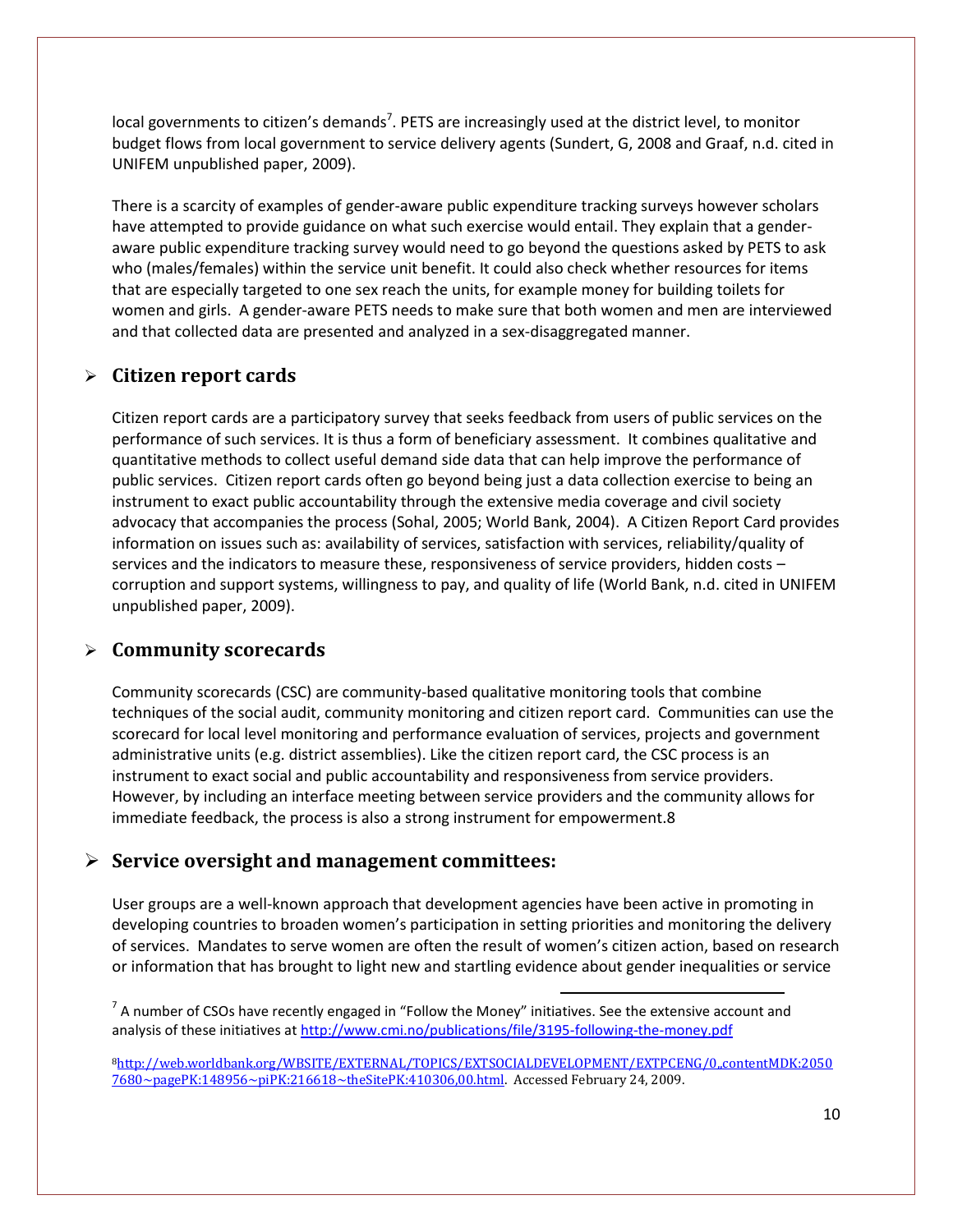failures or abuses (UNIFEM, 2008, p. 49). They perform a watchdog function over the distribution of public resources (such as vigilance committees scrutinizing public spending in local councils in Bolivia, or oversight groups monitoring the sale of subsidized basic commodities in India) (UNIFEM, 2008)

While they generate useful data, benefit incidence analysis public expenditure reviews, and similar public spending tracking exercises can be seriously constrained by time and resources required to carry them out regularly and/or at large scale<sup>9</sup>. . Where they are being conducted, efforts should be made to integrate gender equality concerns in their design to ensure that they progressively address sexdisaggregated data gaps not only in education sector but also in the other sectors that have received much less attention. Data generated through tracking exercises can be useful for diagnostic, post facto analysis but also to monitor ongoing budget execution, what matters ultimately is to ensure that findings from these exercises inform subsequent budgeting processes. Some of these tools can help identify existing problems but addressing these problems, or even accepting that they exist often depends on the political will to deal with them. (Sundert, G, 2008).

## <span id="page-10-0"></span>**CONCLUSION**

The issue of gender inequalities in the education sector has received a lot attention in recent years. Significant progress has been made in improving access, retention, completion, and quality of education especially for girls and women. But where gaps remain, more analysis is required to understand the underlying causes and devise specific interventions to address them.

The Commission of the Status of Women reports to the UN Secretary General and agreed recommendations of the 55<sup>th</sup> session of the CSW reiterate this concern by urging countries to, among other measures, adopt genderresponsive budgeting to ensure that public resources in education, science, technology research and development, benefit women and men equally and contribute to the empowerment of women.

With the deadline for achieving the MDGs fast approaching, a recent assessment of what it will take to achieve the millennium development goals and the UNDP led MDG Acceleration Framework (MAF)—provide insights on how countries can systematically identify and address

"The implications of educational inequality for long-run growth are substantial. Per capita growth is 1.0 percentage point lower in South Asia than what it might have been if there were gender equality in education; 0.5 percentage points lower in Sub-Saharan Africa; and 0.7 percentage points below potential in the Middle East and Northern Africa region. Considering the case of Sub-Saharan Africa where growth rates are predicted to average 1.6 percent annually from 2006-2015, gender equality could boost average annual growth rates to 2.1 percent, reducing the number of years it takes per capita incomes to double from 43 to 33 (Klasen and Lamanna (2009) cited in Seguino et al. 2010)."

bottlenecks that get in the way of MDG progress (UNDP, 2010). Both documents recognize that girl's access to primary and secondary schools is one the key factors that help progress on all of the MDGs and that universal primary education is achievable if supported by measures that address student

l

 $^{9}$  CSOs in particular tend to face difficulties in accessing reliable financial data Sundert, G, 2008).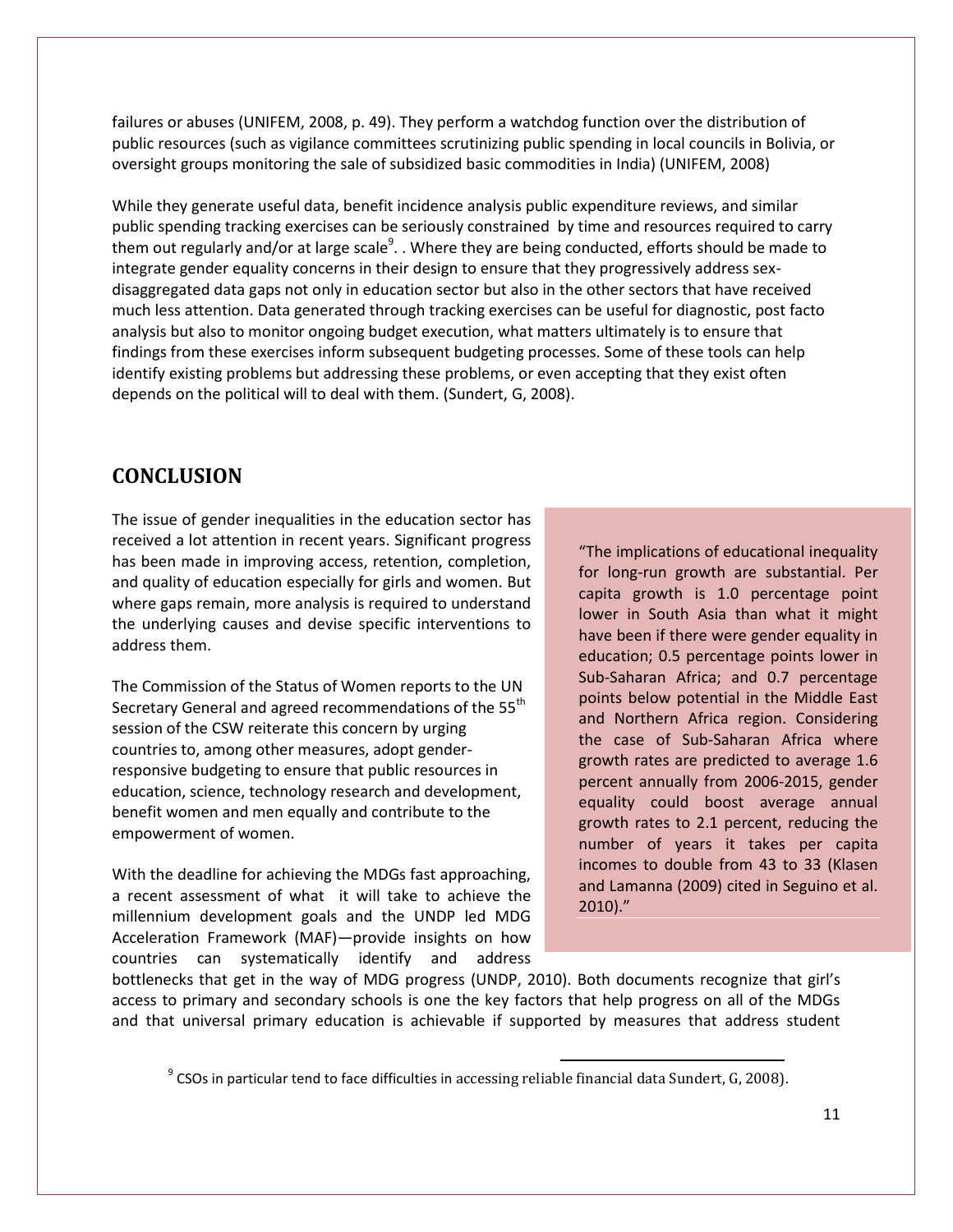retention, particularly among girls, and ensure real learning outcomes. Providing girls with an extra year of schooling has been correlated with an increase in their wages by 10-20% and women with more years of schooling are more likely to have better maternal health, fewer and healthier children and greater economic opportunities (DFID, 2011).

Despite the current economic and financial climate, there are many options available to governments to invest in achieving gender equality within and beyond the education sector. A number of these options are highlighted by Ortiz, Cummings and Chai in their working paper "Identifying Fiscal Space, Options for Social and Economic Development for Children and Poor Households in 182 Countries". These options rank from re-allocating public expenditures, introducing pro-poor increases of tax revenues, lobbying for increased aid and transfers, tapping into fiscal and foreign exchange reserves, borrowing and restructuring existing debt, and/or adopting expansionary fiscal and monetary policies. The paper discusses at length these various options and supports them with policy statements of the international financial institutions and the United Nations and with concrete country examples.

Governments, donor-countries and multilateral organizations have a shared responsibility to ensure that measures to address gender disparities in the education sector are matched with adequate financing. This will require a better allocation and use of existing resources and in some cases an increase in resources. Failure to take necessary action will threaten the gains made so far and hinder efforts towards achieving equitable and sustainable development.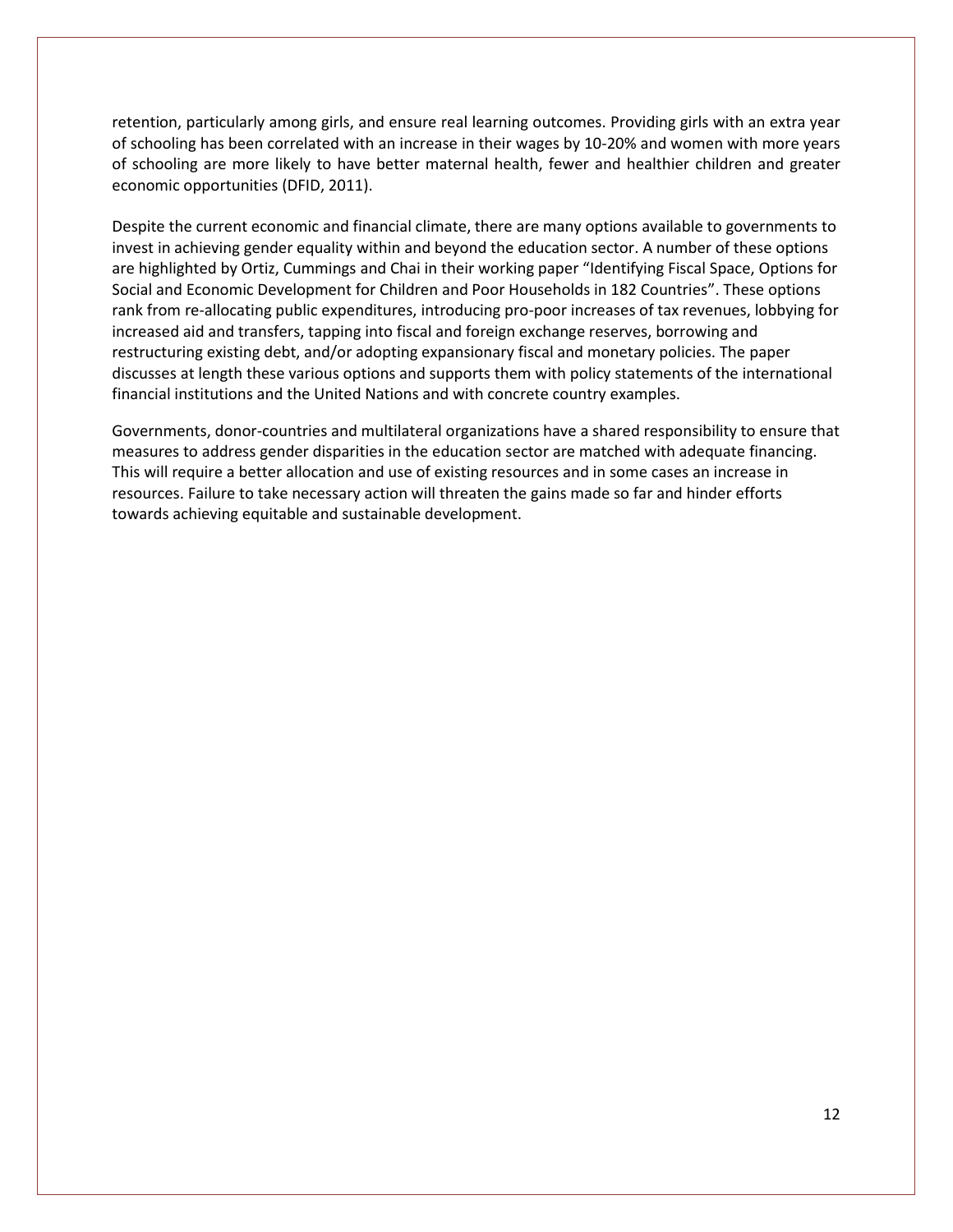## <span id="page-12-0"></span>**References:**

Abril, M. E. and Ofosu-Amaah A. W. (2010). *Improving Gender Targeting of Public Expenditures***,** *A Guidance Note on How to Address Gender Considerations in Public Expenditure Reviews.* World Bank. Retrieved from<http://www.oecd.org/dataoecd/29/53/47565890.pdf>

Budlender, D. (2004). *Girls' Education Paper: The Financing Issues,* OXFAM Education and Gender Equality Series. Retrieved from [http://www.ungei.org/resources/files/oxfam\\_edPaper7.pdf](http://www.ungei.org/resources/files/oxfam_edPaper7.pdf)

Human Development Report (2010). *The Real Wealth of Nations: Pathways to Human Development.*  20th Anniversary Edition. Retrieved from <http://hdr.undp.org/en/reports/global/hdr2010/chapters/>

Geir, Sundet (2008). *Following the money, do public expenditures tracking surveys matter?* Anti-Corruption Resource Centre, Bergen, Norway. Retrieved from (www.U4.no) <http://www.cmi.no/publications/file/3195-following-the-money.pdf>

Glick, P., Saha, R. and Younger, S. (2004). *Integrating Gender into Benefit incidence and demand analysis.* Cornell University, Food and Nutrition Programme. Retrieved from <http://www.cfnpp.cornell.edu/images/wp167.pdf>

Ministry of Finance and Economic Development/Ministry of Education in Ethiopia. (2009). *Guideline for Gender Sensitive Budgeting on Girls' Education in Ethiopia.* Retrieved from [http://www.unicef.org/socialpolicy/index\\_50289.html](http://www.unicef.org/socialpolicy/index_50289.html)

ODI. (2009). *Sector Budget Support in Practice Case Study Education Sector in Rwanda* Retrieved from <http://www.odi.org.uk/resources/download/4580-english.pdf>

Psacharopoulos, G. and Patrinos, H.A. (2002) *Returns to investment in education: a further update.*  World Bank Policy Research working Paper Series 2882, 2002 cited in DFID, (2011) *A new strategic vision for girls and women: stopping poverty before it starts.* <http://www.dfid.gov.uk/Documents/publications1/strategic-vision-girls-women.pdf>

Seguino, S., Berik, G., Rodgers, Y. (2009), *Promoting Gender Equality as a Means to Finance Development.* Prepared for the Friedrich Ebert Stiftung, New York Office, Occasional Paper Series Retrieved from [http://www.uvm.edu/~sseguino/pdf/Gender\\_equality\\_financing\\_for\\_development.pdf](http://www.uvm.edu/~sseguino/pdf/Gender_equality_financing_for_development.pdf)

UNICEF. (2007). Social Inclusion: *Gender and Equity in Education Swaps in South Asia*, Synthesis Report, Retrieved from [http://www.unicef.org/rosa/Unicef\\_Rosa\(Synthesin\\_Report\).pdf](http://www.unicef.org/rosa/Unicef_Rosa(Synthesin_Report).pdf)

UNICEF. (2011). Identifying FISCAL SPACE Options for Social and Economic Development for Children and Poor Households in 182 Countries, Social and Economic Policy Working Paper, Forthcoming

UNDP. (2010). *Unlocking progress: MDG acceleration on the road to 2015.* Retrieved from <http://www.undp.org/mdg/acceleration.shtml>